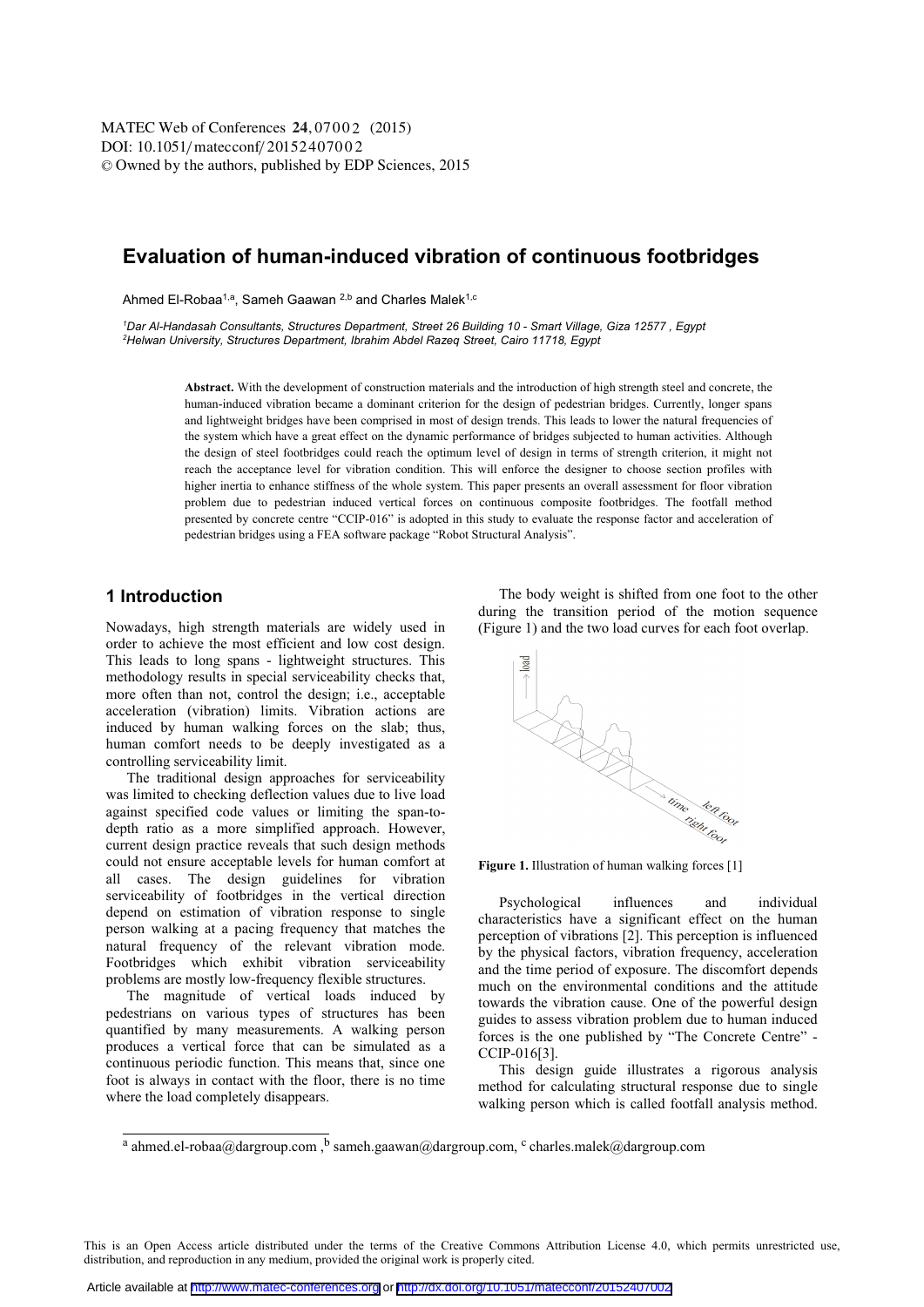In this analysis, two different responses are calculated due to vertical human force; the resonant and the impulsive vibration responses. These types of response are associated with low or high frequency floors. Structures with fundamental vertical natural frequencies less than 4.2 times the fastest walking frequency shall be designed for resonant response.

In this analysis, a response factor  $(R)$  is calculated. This factor is a multiplier of the base line curve for RMS acceleration (vertical direction) according to BS 6472- 1992[4]. This curve corresponds to the level of the average threshold of human perception in continuous vibration. A response factor of 1 represents the magnitude of vibration that is just perceptible by a typical human. The performance criteria given in [3] are applicable for bridges of all spans and natural frequencies. These criteria are given for indoor and outdoor bridges as follows:

- a) For external bridges:  $R < 64$ .
- b) For indoor bridges:  $R < 32$ .

c) For indoor bridges that are exposed, high in an atrium or heavily trafficked  $R \sim 24$ .

CCIP method as illustrated above is used in this study, emphasizing on the effect of floor vibration on optimized steel bridges.

#### **2 Analysis and parameters**

This paper focuses on the study of the vertical vibration due to human induced forces on footbridges, where structural sections are optimized for both strength and deflection limit states.

The study is investigating the behaviour of continuous footbridge composed of three hinged supported composite steel beams with two equal spans. A reinforced concrete (R.C.) composite slab cast on metal decking is forming the bridge deck and supported on the two main beams. The total depth of the R.C. slab with the corrugation of the metal decking is 160 mm as shown in Figure 2. The bridge width is selected as 3.0 m which is a common value for typical footbridges. This continuous footbridge is analyzed for two equal spans ranging from 10 m to 50 m for each bay.



Figure 2. 160 mm thick R.C. composite slab on metal deck.

Each main beam consists of two parts: one of them is a prismatic cross-section for sagging zone, and the other one is haunched section for hogging zone. The analysis models are chosen with different finish and installation loadings. The total finishes and installation loads are considered as 100 Kg/m2 for low-finished bridges, 300  $\text{Kg/m}^2$  for average-finish types and 800  $\text{Kg/m}^2$  for heavyfinish which is suited for footbridges in special locations such the Holy Haram at Makkah. The live load is considered as 90 psf as per AASHTO LRFD guide specifications for the design of pedestrian bridges [5].

High strength steel with yield strength of 345 MPa is assumed in the design of the composite main girders. The concrete strength is considered as 30 MPa. These values of steel and concrete strength represent the most common values in the construction industry.

Thus, a total of fifteen footbridges were designed based on strength and deflection limit states. The optimized cross sections are obtained following the requirements of AISC 360-10[6] for design of composite members. The utilization ratio of steel main beams based on strength can be expressed by comparing the applied external moments against the cross sectional bending capacity. Hereafter, this ratio is referred to as strength unity check. Deflection due to live load is compared to a value of (span/360), where the span is taken as the distance between zero moments at sagging zone. Deflection unity check is the ratio between the live load deflections to the value of (span/360). The required steel cross section for most of the studied cases was controlled by the strength limit state for hogging moments. However; for sagging moments, the cross sections are controlled by deflection limit state.

These strength or deflection optimized steel cross sections were checked for human comfort by footfall analysis. To compute the overall response factor of a structure, the following points illustrate the required steps in accordance with CCIP-016[3]:

1- First, a range of walking frequencies is chosen (typically 1 to 2.8 Hz) to generate various number of step frequencies. Then, the forcing function is calculated for a selected step frequency in that chosen range.

2- Secondly, this forcing function is applied at chosen nodes in the structure, and the response at these nodes and at all the other nodes is then calculated. This is carried out for each of the four harmonic components of the forcing function with their corresponding harmonic frequencies.

3- Thirdly, based on the obtained accelerations, a total response factor is calculated from combination of each of the four harmonic responses for the selected step frequency.

4- Finally, these steps are repeated until the whole range of frequencies is covered, and the maximum response factor R is the value that sets the acceptance of a structure.

Robot Structural Analysis software [7] is used for footfall analysis. The concrete slab is simulated with orthotropic shell element of 160 mm total depth composed with a trapezoidal plate following the steel profile deck , its ribs are perpendicular to the main beams, and with an offset to account for the composite action as shown in Figure 3.

The dynamic modulus of elasticity for concrete is chosen as 38 kN/mm2 . In order to consider the noncomposite properties at hogging zone, the modulus of elasticity for steel at this zone is reduced by the ratio between cross section inertia of steel only and composite inertia considering R.C. slab on top. The R.C. slab is simulated as 4-noded quadrilateral finite element with mesh size of 0.1 m by 0.1 m.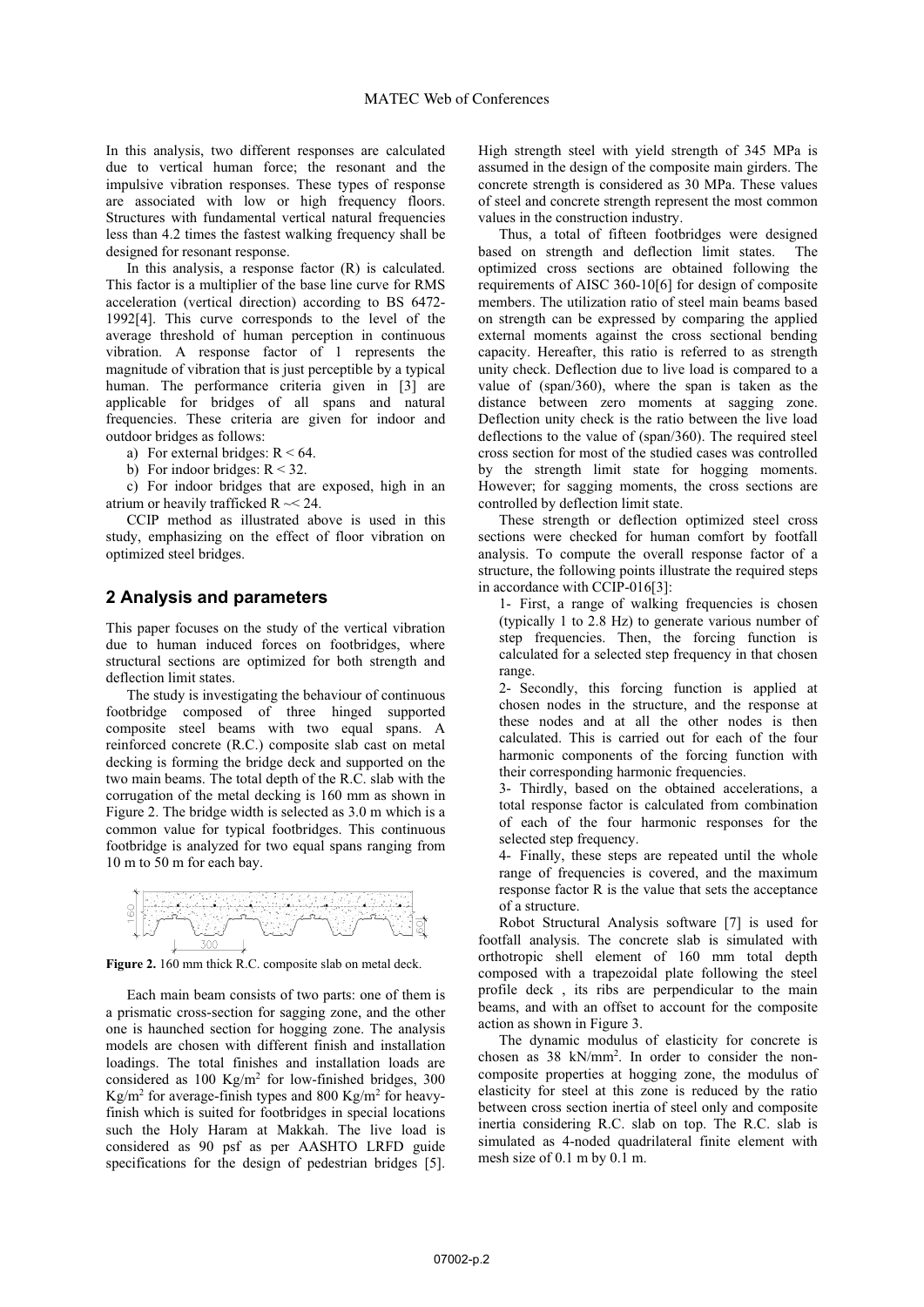The walker weight is assumed as 76 kg and the damping ratio considered in the analysis is 1% for composite footbridges.



**Figure 3.** 3D FE analysis model and cross section of the bridge with offset in slab.

### **3 Results discussion**

The optimized steel cross sections of the fifteen footbridges along with the strength and deflection unity checks and the overall response factors are shown in Table 1. The optimized steel cross sections are controlled by the deflection limit state at sagging zone for most profiles; however the cross sections at the hogging zone are optimised to the topmost level of strength. The overall response factor (R) for all the optimized fifteen bridges resulted from all types of finishes are higher than human comfort level for heavily trafficked indoor bridges (R<24). If the studied footbridges are considered as external bridges  $(R<64)$ , only the case of heavy-finish can be considered satisfying the human comfort level as shown in Table 1. The overall response factor (R) for the other two types of finishes (low and average) is not satisfying the human comfort level for external bridges for most of the cases. A sample for the contour distribution of the response as obtained from FE model is shown in Figure 4 for finish weight of  $100 \text{ kg/m}^2$  and two equal spans of 30 m length for each bay.



Figure 4. Overall response factor resulted from two equal spans of 30 m length footbridge with finish weight of 100 kg/m2 .

From Figure 4, it is inferred that the maximum vibration response is noticed at the mid-span of the footbridge. The fundamental vertical natural frequency for all footbridges is also listed in Table 1. Some international standards such as AASHTO [5] recommend that the fundamental frequency shall not be less than 3 Hz to achieve human comfort. However, for 10 m span and with low finishes, the frequency exceeds the 3Hz limit; yet, the human comfort is still not attained. This is due to the fact that the method of footfall analysis used in CCIP-016 [3] takes into account the first four harmonics of the human forcing function. And for the case of higher harmonics, the frequency of the walker sometimes coincides with the natural frequency of the footbridge, which would lead to higher response factors.

As discussed above, most of the optimized steel main beams have not satisfied the human comfort acceptance level for internal and external footbridges. Only the case of external footbridges with heavy finishes is found satisfactory. Accordingly, the cross section sizes were increased in order to attain the acceptable acceleration limits for indoor and outdoor bridges. Such increase in cross section sizes has an impact on the total self-weight of the bridge. Another round of footfall analysis has been performed to achieve two target levels, one to satisfy response factor less than 24 and another one for response factor of 64. These targets are achieved by increasing the cross section properties more than the ones previously controlled by strength/deflection limits. The ratio of the new cross section to the optimized cross section weights is used to quantify the required increase in the beam dimensions to satisfy the human comfort levels, and is referred to hereunder as "weight increase ratio".

Figure 5 illustrates the weight increase ratio for different types of finishes in order to achieve a comfort level of R<24. It is concluded from this figure that footbridges with heavy finishes  $(800 \text{ kg/m}^2)$  require lesser increase in beam weight to achieve the acceptable comfort levels compared to light and average finishes. The maximum required increase is observed in light weight finishes  $(100 \text{ kg/m}^2)$  and shorter spans. Since the comfort criterion of  $R < 24$  is a very stringent one, the weight increase ratios reach 2.35 to 4.6 times the original weight. On the other hand, such ratio reaches only 1.26 times the original weight for large spans (40-50 m).

Figure 6 illustrates the weight increase ratio for different types of finishes in order to achieve a comfort level of R<64. For this case, the required weight increase ratios are much smaller compared to the ones required for indoor bridges. It is also observed that, for footbridges with heavy finishes  $(800 \text{ kg/m}^2)$ , the comfort criterion is already obtained from the first round of optimization; consequently, the weight increase ratio is unity for all spans ranging from 10m to 50m. The maximum weight increase ratio is observed for short spans with light or average finishes, where it reaches values ranging from 1.18 to 1.31 for 10 m span. However, for longer spans (20 to 50 m), such increase is very minimal and its value is less than 1.06.

The fundamental natural frequency is recalculated for the increased steel main beams for the case of R<24 and R<64 as shown in Table 2.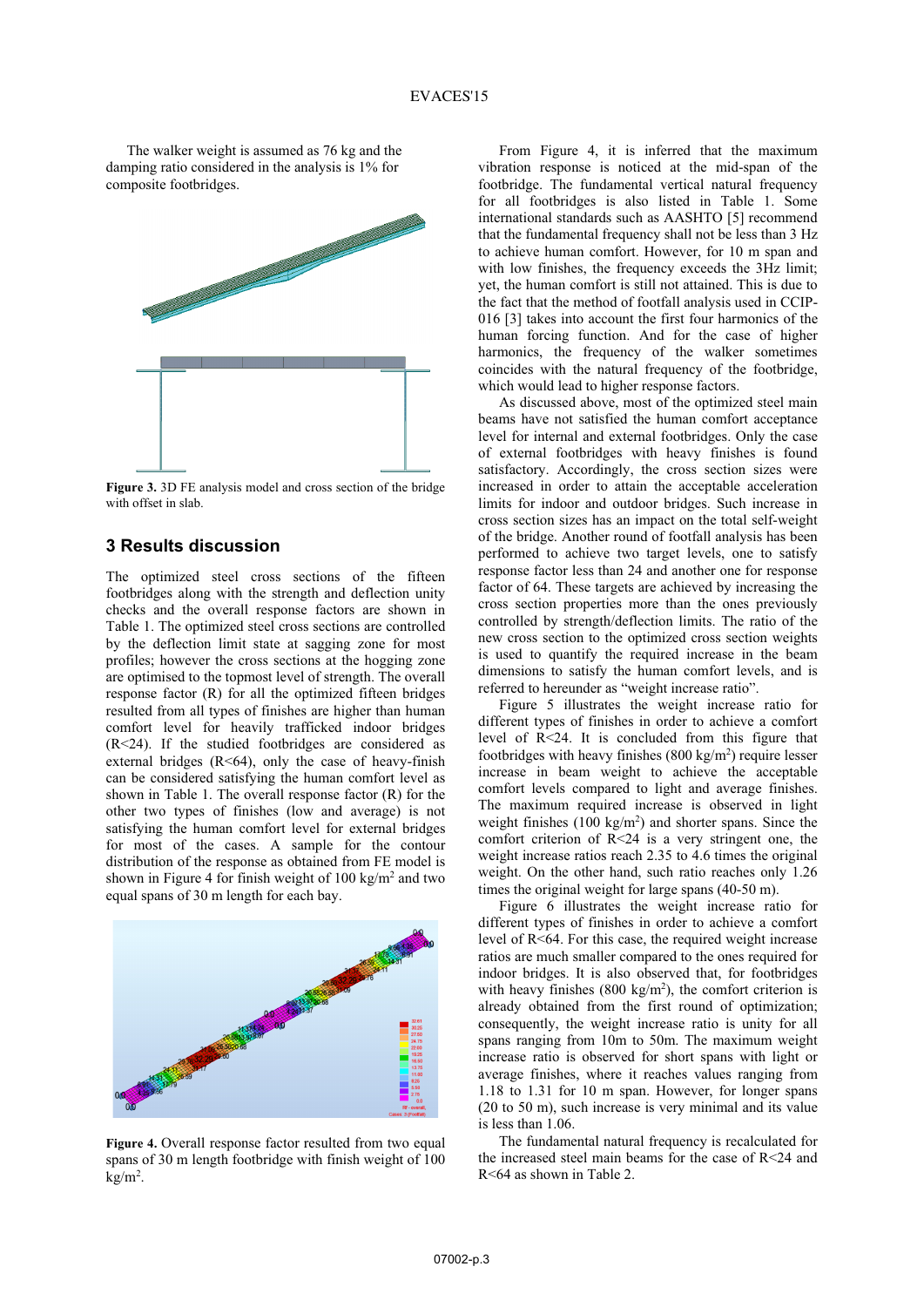|                                       |                                                                      |                     |                                    | Finish weight = $100 \text{ Kg/m}^2$                |                                   |                                      |                                     |                                                                     |  |  |
|---------------------------------------|----------------------------------------------------------------------|---------------------|------------------------------------|-----------------------------------------------------|-----------------------------------|--------------------------------------|-------------------------------------|---------------------------------------------------------------------|--|--|
| Span<br>(m)                           | <b>Optimized Section</b><br>Hogging<br>Sagging<br>Section<br>Section |                     | of first mode<br>Frequency<br>(HZ) | Strength<br>Unity<br>Check at<br>Hogging<br>Section | Unity Check<br>Deflection         | Overall<br>Response<br>Factor<br>(R) | External<br><b>Bridge</b><br>R < 64 | Heavily<br>trafficked<br>Indoor<br><b>Bridge</b><br>R <sub>24</sub> |  |  |
| 10                                    | 250x120x<br>5x5                                                      | 500x120x<br>14x5    | 3.01                               | 1                                                   | 0.98                              | 81.69                                | non<br>comfort                      | non<br>comfort                                                      |  |  |
| 20                                    | 500x250x<br>12x6                                                     | 1000x250x<br>14x8   | 2.39                               | 0.97                                                | 0.97                              | 85.41                                | non<br>comfort                      | non<br>comfort                                                      |  |  |
| 30                                    | 750x350x<br>16x8                                                     | 1500x350x<br>16x10  | 1.93                               | $\mathbf{1}$                                        | 1                                 | 32.29                                | comfort                             | non<br>comfort                                                      |  |  |
| 40                                    | 1000x500<br>x16x12                                                   | 2000x500x<br>16x12  | 1.65                               | 0.96                                                | 1                                 | 71.27                                | non<br>comfort                      | non<br>comfort                                                      |  |  |
| 50                                    | 1250x600<br>x18x14                                                   | 2500x600x<br>18x14  | 1.44                               | 0.99                                                | $\mathbf{1}$                      | 36.3                                 | comfort                             | non<br>comfort                                                      |  |  |
| Finish weight = 300 Kg/m <sup>2</sup> |                                                                      |                     |                                    |                                                     |                                   |                                      |                                     |                                                                     |  |  |
| Span<br>(m)                           | <b>Optimized Section</b><br>Sagging<br>Hogging                       |                     | of first mode<br>Frequency<br>(HZ) | Strength<br>Unity<br>Check at<br>Hogging            | Check<br>Deflection<br>Unity      | Overall<br>Response<br>Factor<br>(R) | External<br><b>Bridge</b><br>R < 64 | Heavily<br>trafficked<br>Indoor<br><b>Bridge</b>                    |  |  |
|                                       | Section                                                              | Section             |                                    | Section                                             |                                   |                                      |                                     | R <sub>24</sub>                                                     |  |  |
| 10                                    | 250x120x<br>5x5                                                      | 500x120x<br>18x5    | 2.55                               | $\mathbf{1}$                                        | 0.97                              | 124.1                                | non<br>comfort                      | non<br>comfort                                                      |  |  |
| 20                                    | 500x250x<br>12x6                                                     | 1000x250x<br>18x8   | 2.02                               | $\mathbf{1}$                                        | 0.95                              | 41.66                                | comfort                             | non<br>comfort                                                      |  |  |
| 30                                    | 750x350x<br>16x8                                                     | 1500x350x<br>22x10  | 1.66                               | $\mathbf{1}$                                        | 0.98                              | 47.65                                | comfort                             | non<br>comfort                                                      |  |  |
| 40                                    | 1000x500<br>x16x12                                                   | 2000x500x<br>20x12  | 1.43                               | $\mathbf{1}$                                        | 0.99                              | 67.46                                | non<br>comfort                      | non<br>comfort                                                      |  |  |
| 50                                    | 1250x600<br>x18x14                                                   | 2500x600x<br>22x15  | 1.26                               | $\mathbf{1}$                                        | $\mathbf{1}$                      | 24.7                                 | comfort                             | non<br>comfort                                                      |  |  |
|                                       |                                                                      |                     |                                    | Finish weight = $800 \text{ Kg/m}^2$                |                                   |                                      |                                     |                                                                     |  |  |
| Span<br>(m)                           | <b>Optimized Section</b><br>Hogging<br>Sagging                       |                     | Frequency<br>of first mode<br>(EI) | Strength<br>Unity<br>Check at<br>Hogging            | Check<br>action<br>Defle<br>Unity | Overall<br>Response<br>Factor        | External<br><b>Bridge</b><br>R < 64 | Heavily<br>trafficked<br>Indoor<br><b>Bridge</b>                    |  |  |
|                                       | Section<br>250x120x                                                  | Section<br>500x120x |                                    | Section                                             |                                   | (R)                                  |                                     | R<24<br>non                                                         |  |  |
| 10                                    | 8x5                                                                  | 30x6                | 2.17                               | 0.97                                                | 0.765                             | 56.9                                 | comfort                             | comfort                                                             |  |  |
| 20                                    | 500x250x<br>12x6                                                     | 1000x250x<br>30x10  | 1.55                               | $\mathbf{1}$                                        | 0.92                              | 42.98                                | comfort                             | non<br>comfort                                                      |  |  |
| 30                                    | 750x350x<br>16x8                                                     | 1500x350x<br>35x12  | 1.29                               | $\mathbf{1}$                                        | 0.95                              | 53.46                                | comfort                             | non<br>comfort                                                      |  |  |
| 40                                    | 1000x500<br>x16x12                                                   | 2000x500x<br>35x14  | 1.14                               | 0.97                                                | 0.96                              | 30.48                                | comfort                             | non<br>comfort                                                      |  |  |
| 50                                    | 1250x600<br>x18x14                                                   | 2500x600x<br>40x16  | 1.02                               | $\mathbf{1}$                                        | 0.97                              | 35.07                                | comfort                             | non<br>comfort                                                      |  |  |

**Table 1.** Data results obtained for optimised cross-sections with different finish weights.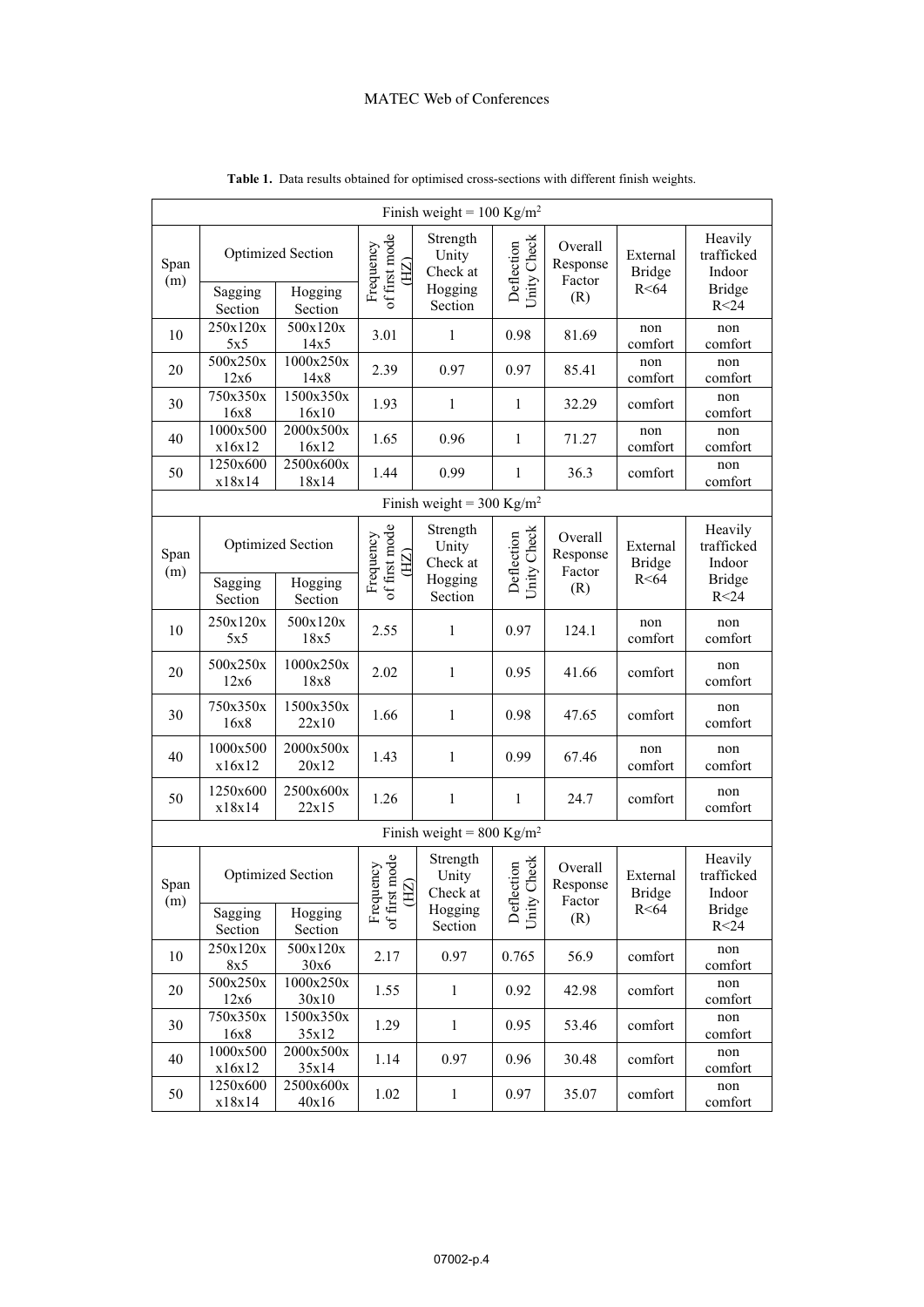#### EVACES'15



**Figure 5.** The weight increase ratio to satisfy an overall response factor of  $R \le 24$  for heavily trafficked indoor bridges.

It is worth mentioning that, although the natural frequency of some footbridges shown on Table 2 is less than 3 Hz, the human comfort is satisfied. Thus, it can be concluded that it is not practical to impose certain single value limit on fundamental natural frequency to achieve human comfort. Generally, if a limit on the natural frequency is to be thought of, such limit must be related mainly to the span of the footbridge. The limit on natural frequency shall be set higher for shorter spans and decreased with the increase of the footbridge span. A wider range of spans, loading, and widths of footbridge need to be further investigated to reach a generalized limit of the fundamental natural frequency for footbridges.



**Figure 6.** The weight increase ratio to satisfy an overall response factor of R<64 for external bridges.